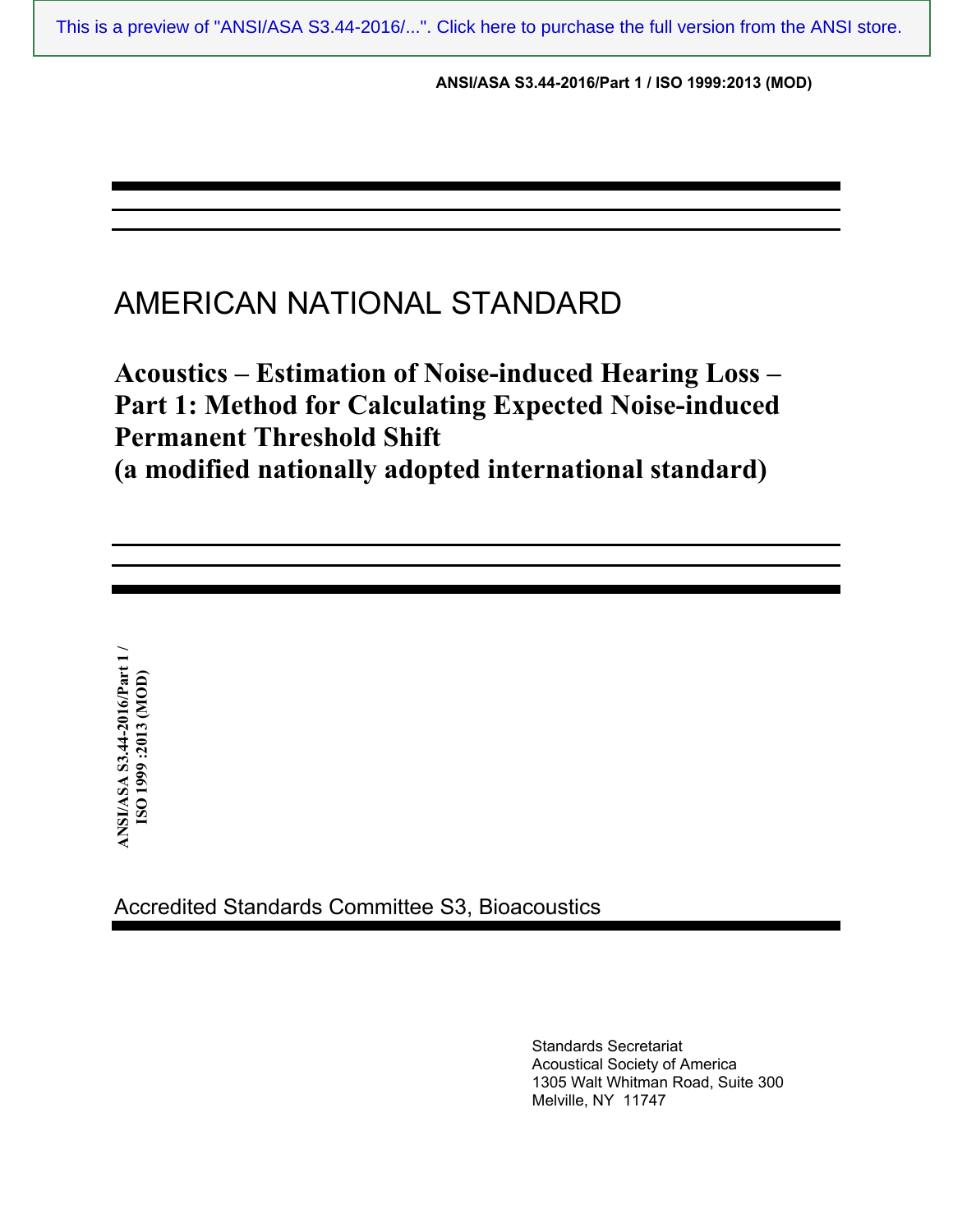The American National Standards Institute, Inc. (ANSI) is the national coordinator of voluntary standards development and the clearinghouse in the U.S.A. for information on national and international standards.

The Acoustical Society of America (ASA) is an organization of scientists and engineers formed in 1929 to increase and diffuse the knowledge of acoustics and to promote its practical applications.

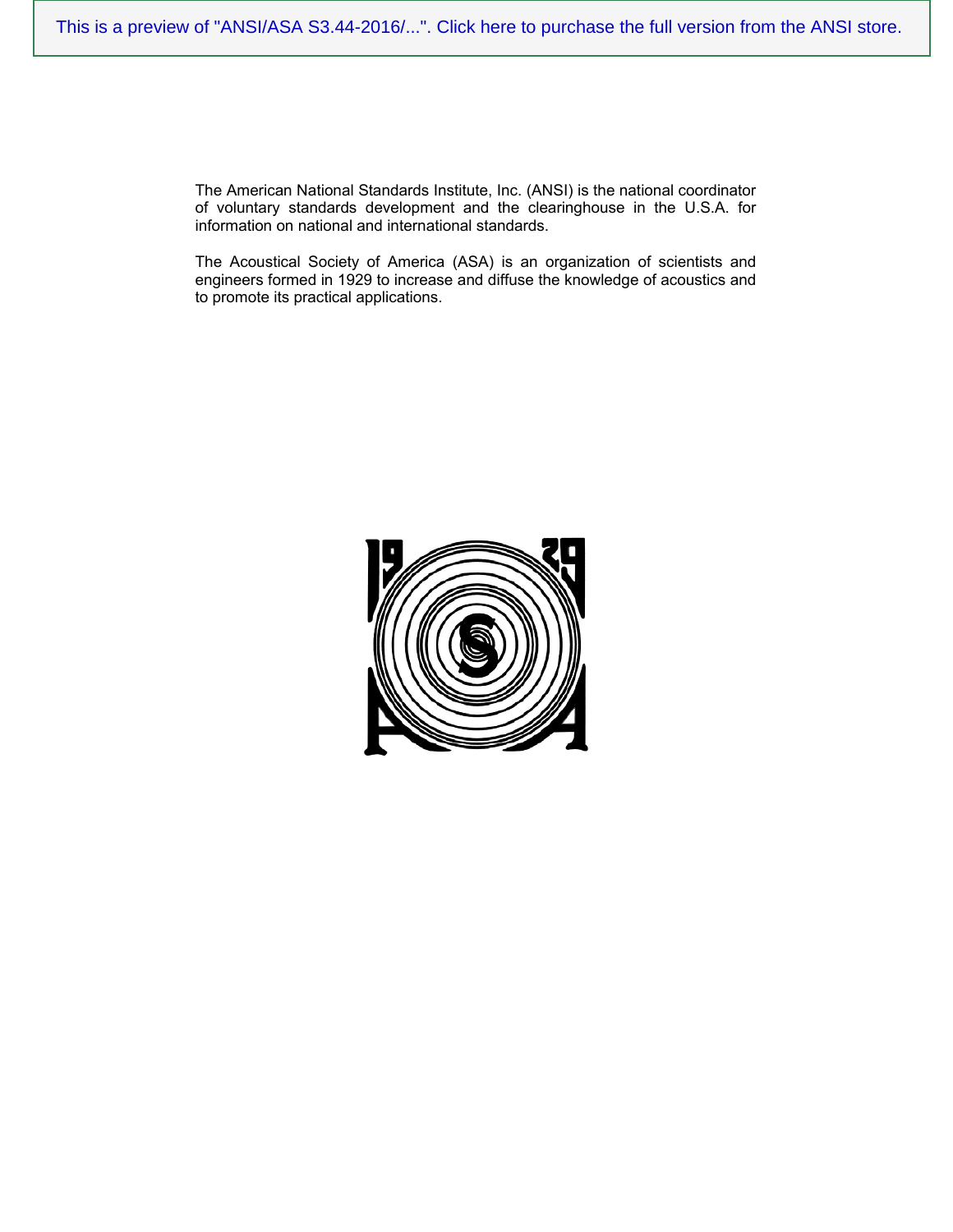**ANSI/ASA S3.44‐2016/Part 1 / ISO 1999:2013 (MOD) (Revision of ANSI S3.44‐1996)**

## AMERICAN NATIONAL STANDARD

## Acoustics — Estimation of Noise-induced Hearing Loss— Part 1: Method for Calculating Expected Noise-induced Permanent Threshold Shift

## **(a modified nationally adopted international standard)**

**Secretariat:**

**Acoustical Society of America**

**Approved on March 4, 2016 by:**

#### **American National Standards Institute, Inc.**

#### **Abstract**

ANSI/ASA S3.44-2016/Part 1/ISO 1999:2013 (MOD) specifies a method for calculating the expected noiseinduced permanent threshold shift in the hearing threshold levels of adult populations due to various levels and durations of noise exposure; it provides the basis for calculating hearing disability according to various formulae when the hearing threshold levels at commonly measured audiometric frequencies, or combinations of such frequencies, exceed a certain value. This modified standard allows an equivalent effective level (EEL), with a different exchange rate, to be substituted for *LEX,8h*.

The measure of exposure to noise for a population at risk is the noise exposure level normalized to a nominal 8 h working day, *L*<sub>EX,8h</sub>, for a given number of years of exposure. ANSI/ASA S3.44-2016/Part 1/ISO 1999:2013 (MOD) applies to noise at frequencies less than approximately 10 kHz which is steady, intermittent, fluctuating, or irregular. Use of ANSI/ASA S3.44-2016/ISO 1999:2013 (MOD) for sound pressures exceeding 200 Pa (140) dB relative to 20  $\mu$ Pa) is recognized as extrapolation.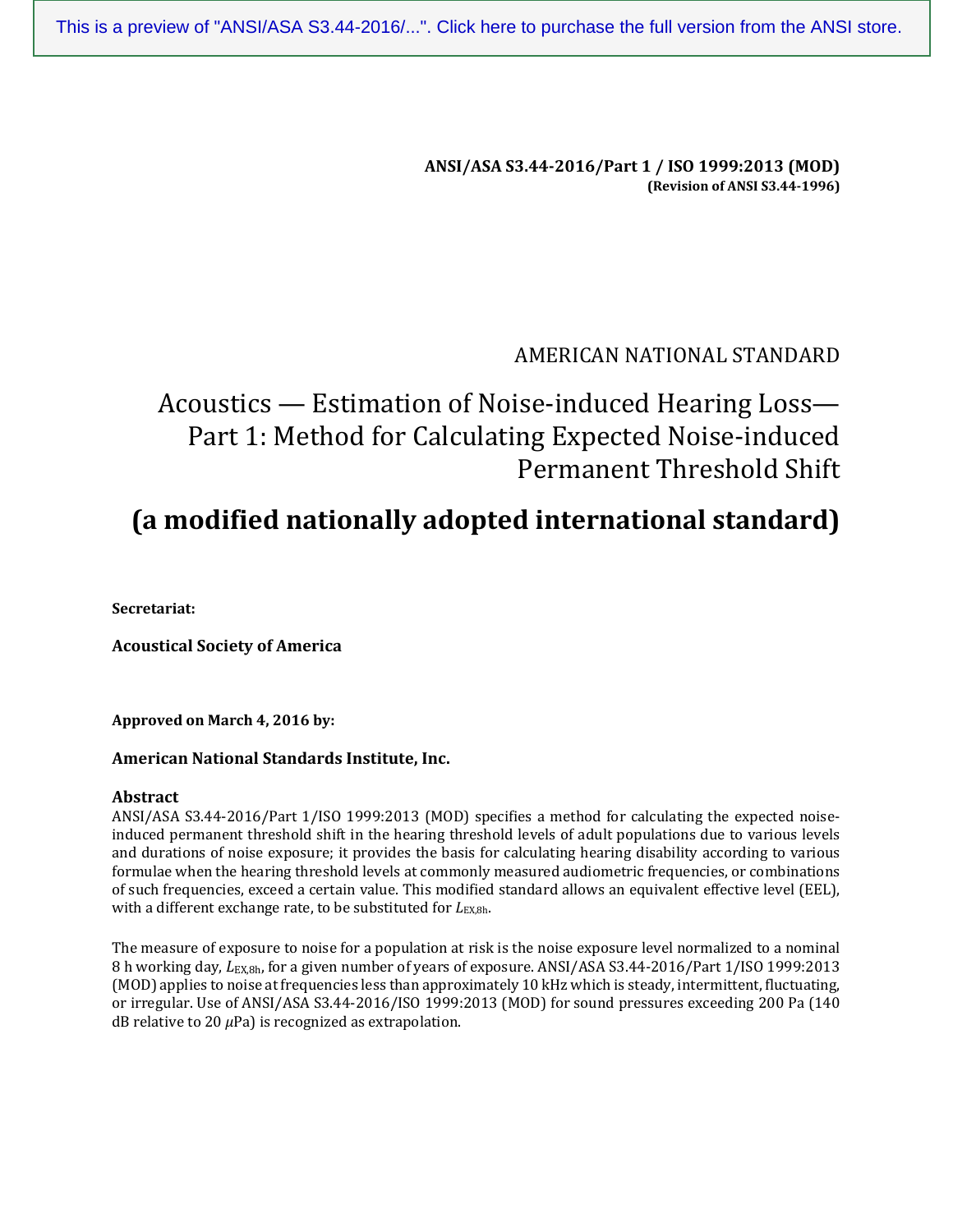#### **AMERICAN NATIONAL STANDARDS ON BIOACOUSTICS**

The Acoustical Society of America (ASA) provides the Secretariat for Accredited Standards Committees S1 on Acoustics, S2 on Mechanical Vibration and Shock, S3 on Bioacoustics, S3/SC 1 on Animal Bioacoustics, and S12 on Noise. These committees have wide representation from the technical community (manufacturers, consumers, trade associations, organizations with a general interest, and government representatives). The standards are published by the Acoustical Society of America as American National Standards after approval by their respective Standards Committees and the American National Standards Institute (ANSI).

These standards are developed and published as a public service to provide standards useful to the public, industry, and consumers, and to Federal, State, and local governments.

Each of the Accredited Standards Committees (operating in accordance with procedures approved by ANSI) is responsible for developing, voting upon, and maintaining or revising its own Standards. The ASA Standards Secretariat administers Committee organization and activity and provides liaison between the Accredited Standards Committees and ANSI. After the Standards have been produced and adopted by the Accredited Standards Committees, and approved as American National Standards by ANSI, the ASA Standards Secretariat arranges for their publication and distribution.

An American National Standard implies a consensus of those substantially concerned with its scope and provisions. Consensus is established when, in the judgment of the ANSI Board of Standards Review, substantial agreement has been reached by directly and materially affected interests. Substantial agreement means much more than a simple majority, but not necessarily unanimity. Consensus requires that all views and objections be considered and that a concerted effort be made towards their resolution.

The use of an American National Standard is completely voluntary. Their existence does not in any respect preclude anyone, whether he or she has approved the Standards or not, from manufacturing, marketing, purchasing, or using products, processes, or procedures not conforming to the Standards.

NOTICE: This American National Standard may be revised or withdrawn at any time. The procedures of the American National Standards Institute require that action be taken periodically to reaffirm, revise, or withdraw this Standard.



Acoustical Society of America ASA Secretariat 1305 Walt Whitman Road, Suite 300 Melville, New York 11747 Telephone: 1 (631) 390-0215 Fax: 1 (631) 923-2875 E-mail: asastds@acousticalsociety.org

© 2016 by Acoustical Society of America. This standard may not be reproduced in whole or in part in any form for sale, promotion, or any commercial purpose, or any purpose not falling within the provisions of the U.S. Copyright Act of 1976, without prior written permission of the publisher. For permission, address a request to the Standards Secretariat of the Acoustical Society of America.

These materials are subject to copyright claims of ISO, IEC, and ASA. No part of this publication may be reproduced in any form, including an electronic retrieval system, without the prior written permission of the Acoustical Society of America (ASA). All requests pertaining to this standard should be submitted to the Acoustical Society of America (ASA).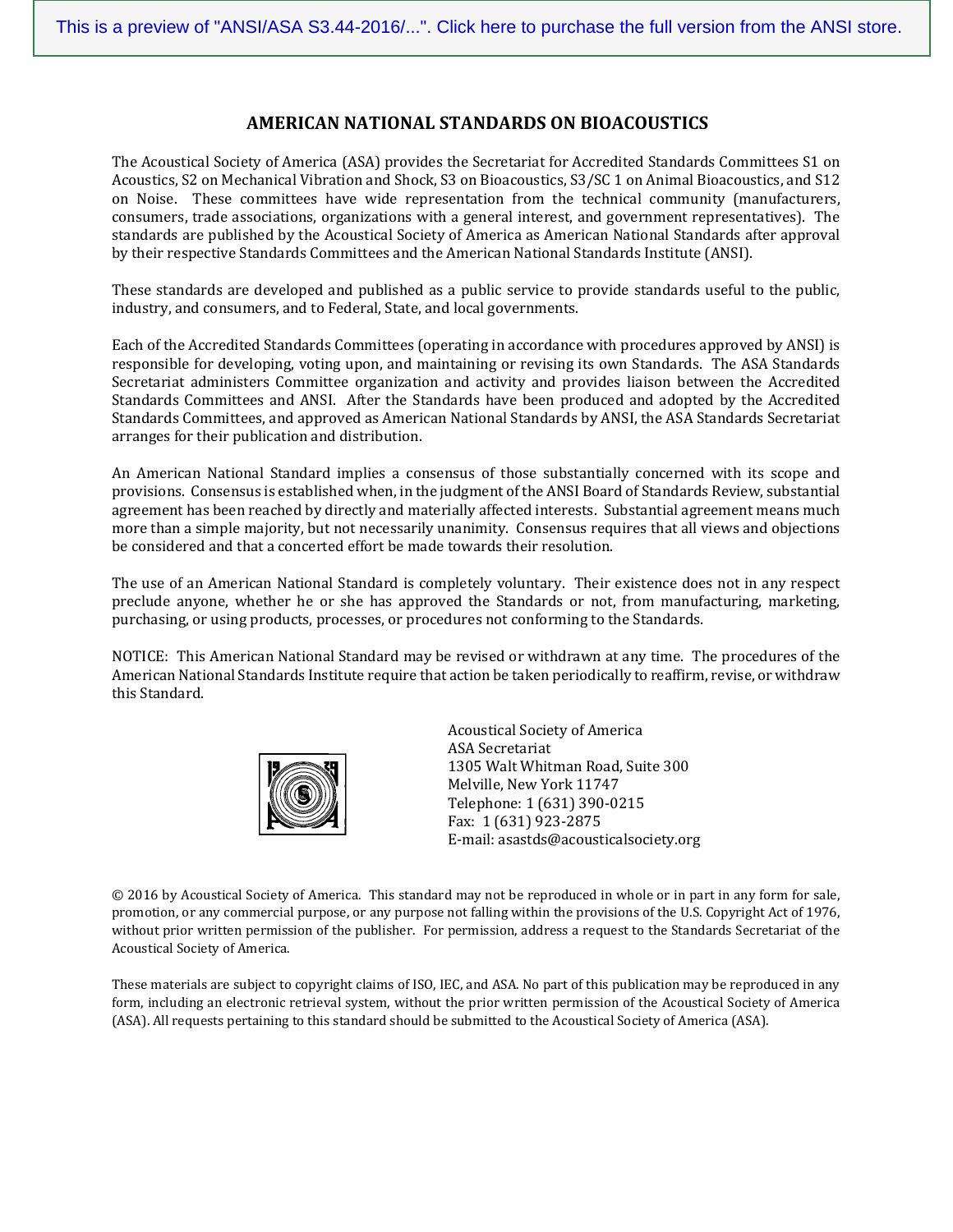## Contents

| $\mathbf{1}$                    |                                                                                                                  |  |
|---------------------------------|------------------------------------------------------------------------------------------------------------------|--|
| 2                               |                                                                                                                  |  |
| 3                               |                                                                                                                  |  |
| 4                               |                                                                                                                  |  |
| 5                               |                                                                                                                  |  |
| 6                               |                                                                                                                  |  |
| 6.1<br>6.2<br>6.3               |                                                                                                                  |  |
| $\overline{7}$                  |                                                                                                                  |  |
| 7.1<br>7.2<br>7.3               |                                                                                                                  |  |
|                                 | Annex A (informative) Calculation of database A, statistical distribution of hearing thresholds as a function of |  |
| A.1<br>A.2                      |                                                                                                                  |  |
|                                 |                                                                                                                  |  |
| B.1<br>B.2<br>B.3<br><b>B.4</b> |                                                                                                                  |  |
|                                 | Annex C (informative) Example of assessment of risk of noise-induced hearing loss and disability 18              |  |
|                                 |                                                                                                                  |  |
|                                 |                                                                                                                  |  |
| E.1<br>E.2<br>E.3<br>E.4<br>E.5 |                                                                                                                  |  |
|                                 |                                                                                                                  |  |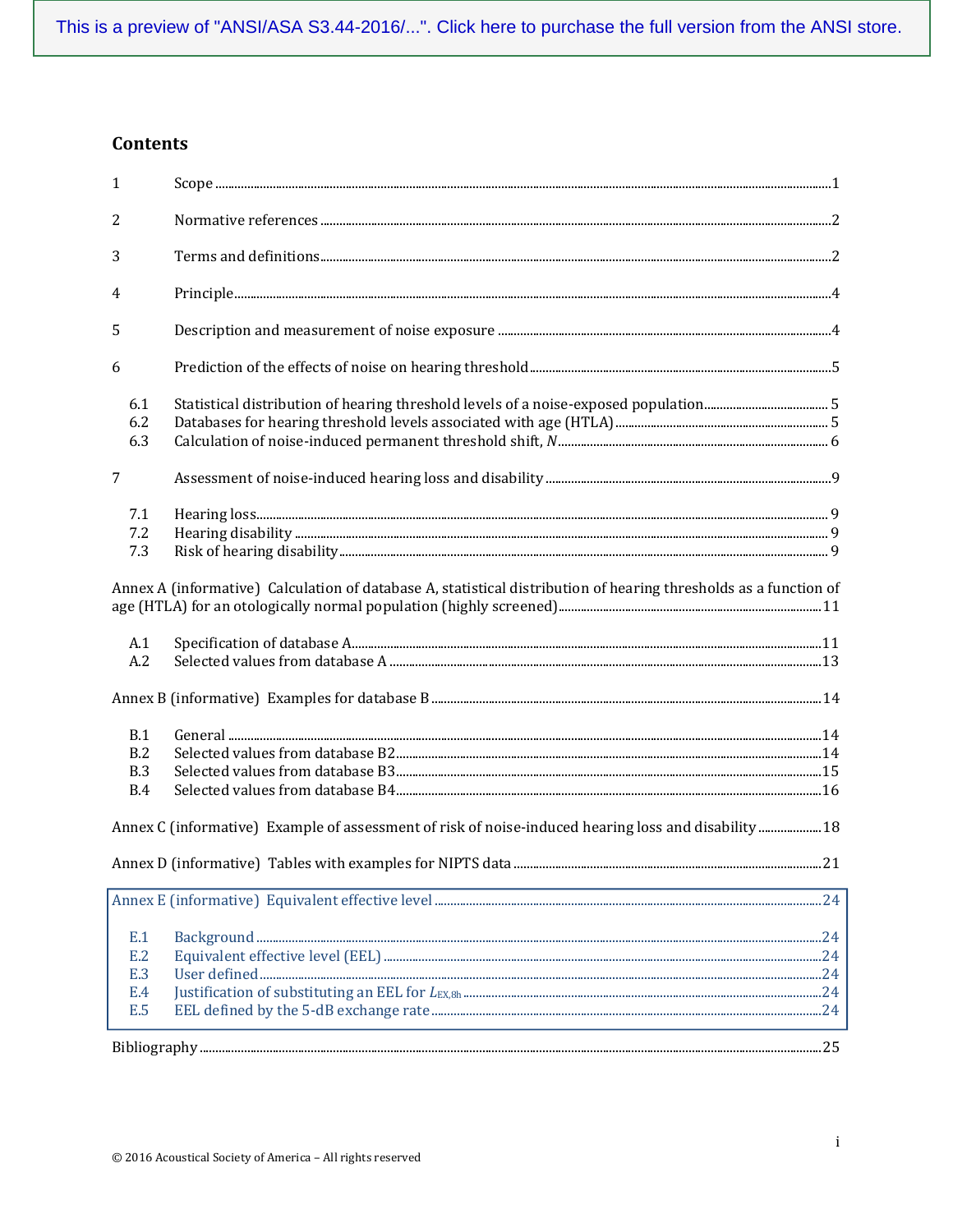## **Tables**

| Table 1 — Values of u, v, and $L_0$ used to determine the NIPTS for the median value of the                         |  |
|---------------------------------------------------------------------------------------------------------------------|--|
|                                                                                                                     |  |
| Table 3 — Values of $X_u$ , $Y_u$ and $X_i$ , $Y_1$ used to determine, respectively, the parameters $d_u$ and $d_1$ |  |
|                                                                                                                     |  |
| Table A.2 — Values of $b_u$ and $b_l$ used to determine, respectively, the upper and lower parts of the             |  |
| Table A.3 — Selected values of the statistical distribution of hearing threshold levels in decibels, from           |  |
| Table B.1 — Selected values of the statistical distribution of hearing threshold levels in decibels of an           |  |
| Table B.2 — Selected values of the statistical distribution of hearing threshold levels in decibels of an           |  |
| Table B.3 — Selected values of the statistical distribution of hearing threshold levels in decibels of an           |  |
|                                                                                                                     |  |
|                                                                                                                     |  |
|                                                                                                                     |  |
|                                                                                                                     |  |

## **Figures**

| Figure C.1— Example of hearing risk assessment noise exposure level LEX, $8h = 90$ dB for 30 years |  |
|----------------------------------------------------------------------------------------------------|--|
|                                                                                                    |  |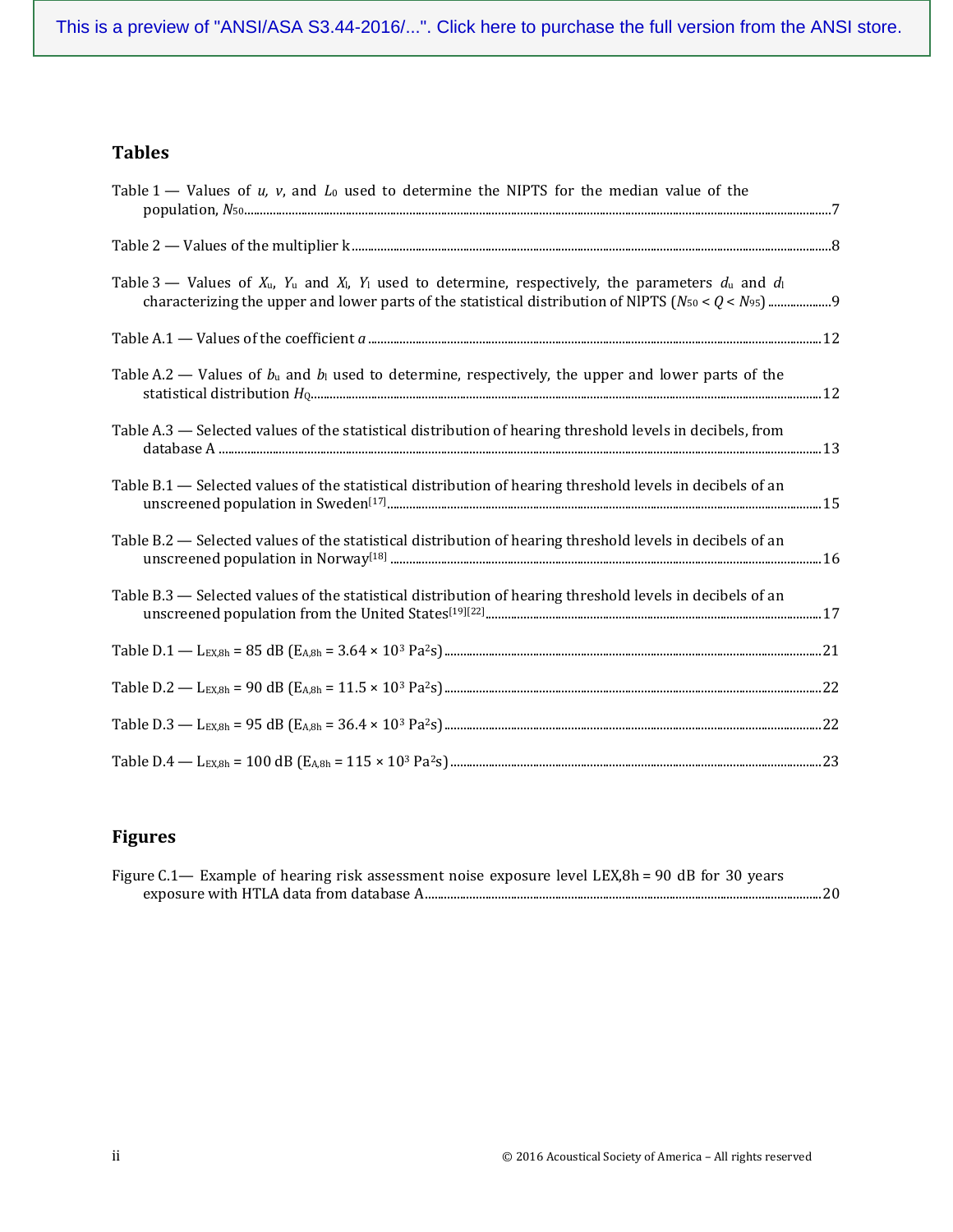#### **Foreword**

[This Foreword is for information only and is not a part of the American National Standard ANSI/ASA S3.44-2016 / ISO 1999:2013 (MOD) American National Standard Acoustics – Estimation of Noise-induced Hearing Loss – Part 1: Method for Calculating Expected Noise‐induced Permanent Threshold Shift. *As such, this Foreword may contain material that has not* been subjected to public review or a consensus process. In addition, it does not contain requirements necessary for conformance *to the standard.*] 

This standard comprises a part of a group of definitions, standards, and specifications for use in bioacoustics. It was developed and approved by Accredited Standards Committee S3 Bioacoustics, under its approved operating procedures. Those procedures have been accredited by the American National Standards Institute (ANSI). The Scope of Accredited Standards Committee S3 is as follows:

*Standards, specifications, methods of measurement and test, and terminology in the fields of psychological and physiological acoustics, including aspects of general acoustics which pertain to biological safety, tolerance and comfort.*

This standard is the modified national adoption of ISO 1999:2013 *Acoustics – Estimation of noise‐induced hearing* loss, which was prepared by ISO/TC 43. The adoption of this standard revises and replaces ANSI S3.44-1996 (R 2006) *American National Standard Determination of Occupational Noise Exposure and Estimation of Noise‐Induced Hearing Impairment*. The 8‐h equivalent continuous A‐weighted sound pressure level (*L*EX,8h) is used throughout this standard, for example, to calculate the median noise-induced permanent threshold shift (NIPTS). However, the NIPTS values were derived from databases in which the daily occupational exposure was from a generally constant level for an 8-h working day; these data are of no value in estimating the hazard of noises that vary in level and in exposure time. For these intermittent and fluctuating noises, the equation defining  $L_{\text{EX,8h}}$  implies a 3-dB increase in allowed exposure level when exposure time is halved. This trading ratio is called a 3-dB exchange rate. In contrast, the current regulation of the Occupational Safety and Health Administration requires a 5-dB exchange rate. There is controversy in the literature regarding the most accurate exchange rate for predicting NIPTS. Accordingly, this standard allows an equivalent effective level (EEL), with a different exchange rate, to be substituted for  $L_{EX,8h}$ . It is the responsibility of the user to define EEL and to justify its use. An informative annex (Annex E) has been added to assist the reader with applying a different exchange rate.

The normative portions of this standard are identical to that of ISO 1999:2013. In the informative annexes, errors were found in Tables A.3 and B.2 and equation C.10. These are noted as errata and should be changed in the next version of ISO 1999. The title is modified slightly to reflect the plan to develop an American National Standard as Part 2, under the title *American National Standard Acoustics – Estimation of Noise‐Induced Hearing Loss* – *Part* 2: *Application of Correction(s) to Account for Age.* This Part 2 will not have an ISO counterpart. Also, in conformance with ANSI and ISO rules, the words "American National Standard" replace the words "International Standard" where they appear in the ISO document, decimal points were substituted in place of the decimal commas used in ISO documents, and American English spelling is used in place of British English spelling. All other additions and modifications are shown in a **bold blue font within a blue box** and are identified as U.S. Modifications.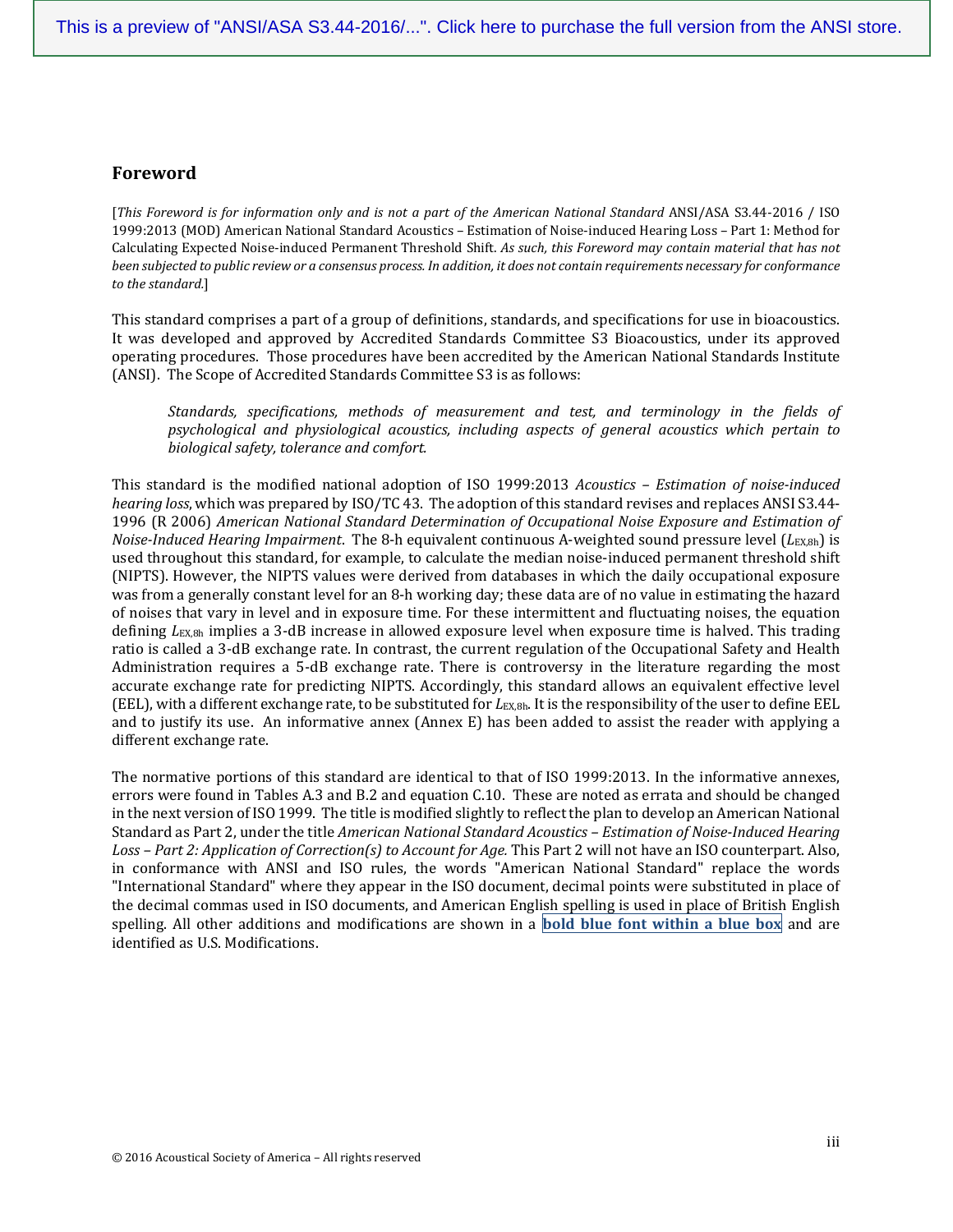At the time this Standard was submitted to Accredited Standards Committee S3, Bioacoustics for approval, the membership was as follows:

| C.J. Struck, Chair      |
|-------------------------|
| P.B. Nelson, Vice-Chair |

S.B. Blaeser, Secretary

| <b>National Electrical Manufacturers Association,</b> |
|-------------------------------------------------------|
|                                                       |
|                                                       |
|                                                       |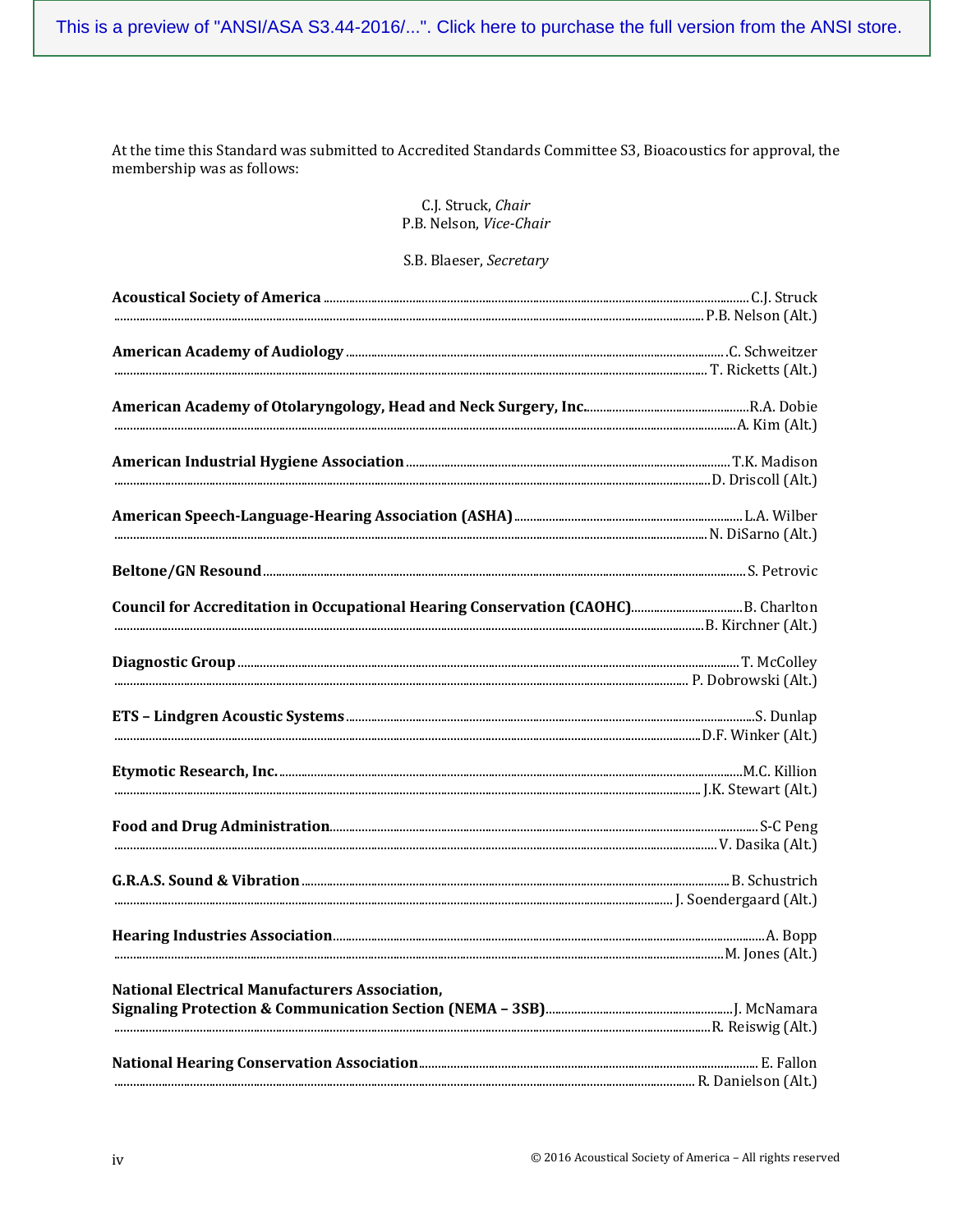| U.S. Army Research Laboratory, Human Research and Engineering Directorate A.A. Scharine |  |
|-----------------------------------------------------------------------------------------|--|
|                                                                                         |  |
|                                                                                         |  |
|                                                                                         |  |

Individual Experts of the Accredited Standards Committee S3, Bioacoustics, were:

| R.F. Burkard  | A.J. Campanella | C.J. Struck |
|---------------|-----------------|-------------|
| M.D. Burkhard | R.L. McKinley   | L.A. Wilber |
|               | P.D. Schomer    |             |

Working Group S3/WG 58, Hearing Conservation Criteria, which assisted Accredited Standards Committee S3, Bioacoustics, in the development of this standard, had the following membership.

|                            | W.J. Murphy, Chair                              |                             |
|----------------------------|-------------------------------------------------|-----------------------------|
| R.A. Dobie<br>H.J. Hoffman | T.R. Letowski<br>P.B. Nelson<br>M.R. Stephenson | C.L. Themann<br>L.A. Wilber |

Suggestions for improvements of this standard will be welcomed. They should be sent to Accredited Standards Committee S3, Bioacoustics, in care of the Standards Secretariat of the Acoustical Society of America, 1305 Walt Whitman Road, Suite 300, Melville, New York 11747. Telephone: 631-390-0215; FAX: 631-923-2875; E-mail: asastds@acousticalsociety.org.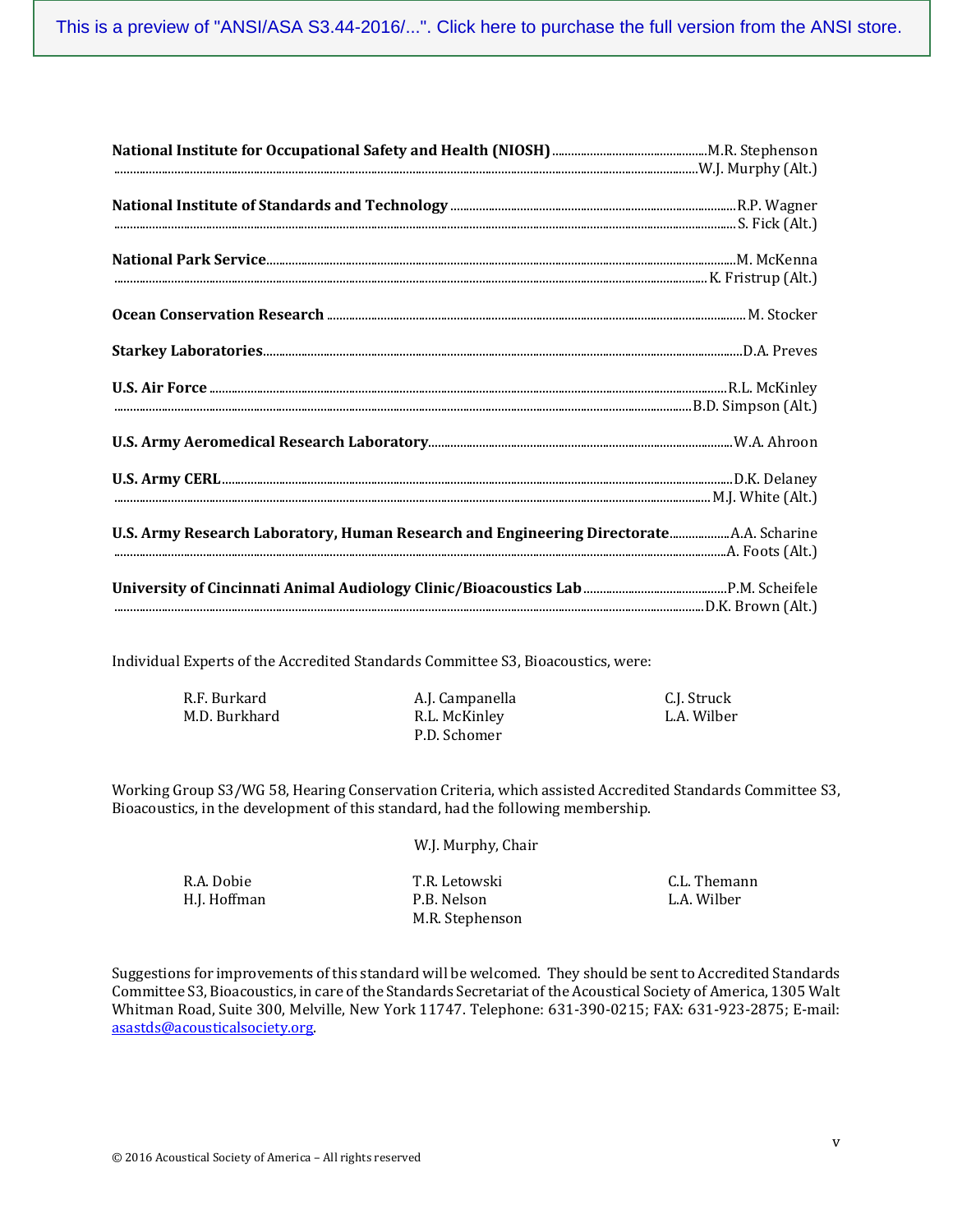### **Introduction**

This American National Standard presents, in statistical terms, the relationship between noise exposures and the "noise-induced permanent threshold shift" (NIPTS) in people of various ages. It provides procedures for estimating the hearing loss due to noise exposure of populations free from auditory impairment other than that due to noise (with allowance for the effects of age) or of unscreened populations whose hearing capability has been measured or estimated. NIPTS is treated here as an additive term independent of other components of hearing threshold levels. For any given noise exposure, it has a range of positive values representing the variability of noise-damage susceptibility between individuals of a population.

Persons regularly exposed to noise can develop hearing loss of varying severity. Due to this hearing loss, their understanding of speech, perception of everyday acoustic signals, or appreciation of music may be impaired. With the exception of exposure to blast, high-impulse noise and extremely high levels of steady noise, permanent impairment of the hearing organ takes time and is progressive over months, years, or decades of exposure. NIPTS is usually preceded by a reversible temporary effect on hearing called noise-induced "temporary threshold shift" (TTS). The severity of TTS and recovery from it depend upon exposure level and duration. For a single individual, it is not possible to determine precisely which changes in hearing threshold level are caused by noise and which changes are caused by other factors, although, in doubtful individual cases, the data in this American National Standard might provide an additional means for estimating the most probable causes in audiological diagnosis. However, for a large population exposed to a specific noise, changes in the statistical distributions of hearing threshold levels can be determined. Parameters, such as the mean NIPTS and the median NIPTS, can be used to describe differences in hearing threshold levels between two populations that are similar in all relevant respects except that one population has had a well-defined (usually occupational) noise exposure. Throughout this American National Standard, the term NIPTS is applied to changes in the noise-induced permanent threshold shift of statistical distributions of groups of people; it is not to be applied to individuals.

This American National Standard can be applied to the calculation of the risk of sustaining hearing loss due to regular occupational noise exposure or due to any daily repeated noise exposure. In some countries, hearing loss caused by occupational noise exposure can have legal consequences with respect to responsibility and compensation. The hearing threshold level at the various frequencies, at which a hearing impairment is deemed to exist (fence), depends not only on the hearing loss per se, but frequently on legal definitions and interpretations based on social and economic considerations. In addition, the definition of a hearing impairment depends on the quality of speech recognition desired, the average level of background noise, and with respect to the relative importance of the various frequencies, perhaps even on the language. Consequently, this American National Standard does not stipulate (in contrast to the first edition of ISO 1999) a specific formula for assessment of the risk of impairment, but specifies uniform methods for the prediction of hearing loss, which can be used for the assessment of impairment according to the formula desired or stipulated in a specific country. The results obtained by this American National Standard may also be used for estimating the permanent effects of noise on the perception of everyday acoustic signals, the appreciation of music, or the effect of one specific frequency not necessarily stipulated by a hearing impairment formula.

Since noise-induced hearing loss is the result not only of occupational noise exposure but also of the total noise exposure of the population, it may be important to take the non-occupational exposure of individuals (during commuting to and from their jobs, at home, and during recreational activities) into account. Only if this nonoccupational exposure is negligible compared with the occupational exposure does this American National Standard allow prediction of the occurrence of hearing loss due to occupational noise exposure. Otherwise, it should be used to calculate the hearing loss to be expected from the combined (occupational plus nonoccupational) total daily noise exposure. The contribution of the occupational noise exposure to the total hearing loss can then be estimated, if desired.

The selection of maximum tolerable or maximum permissible noise exposures and protection requirements, as well as the selection of specific formulae for impairment risk assessment or compensation purposes, require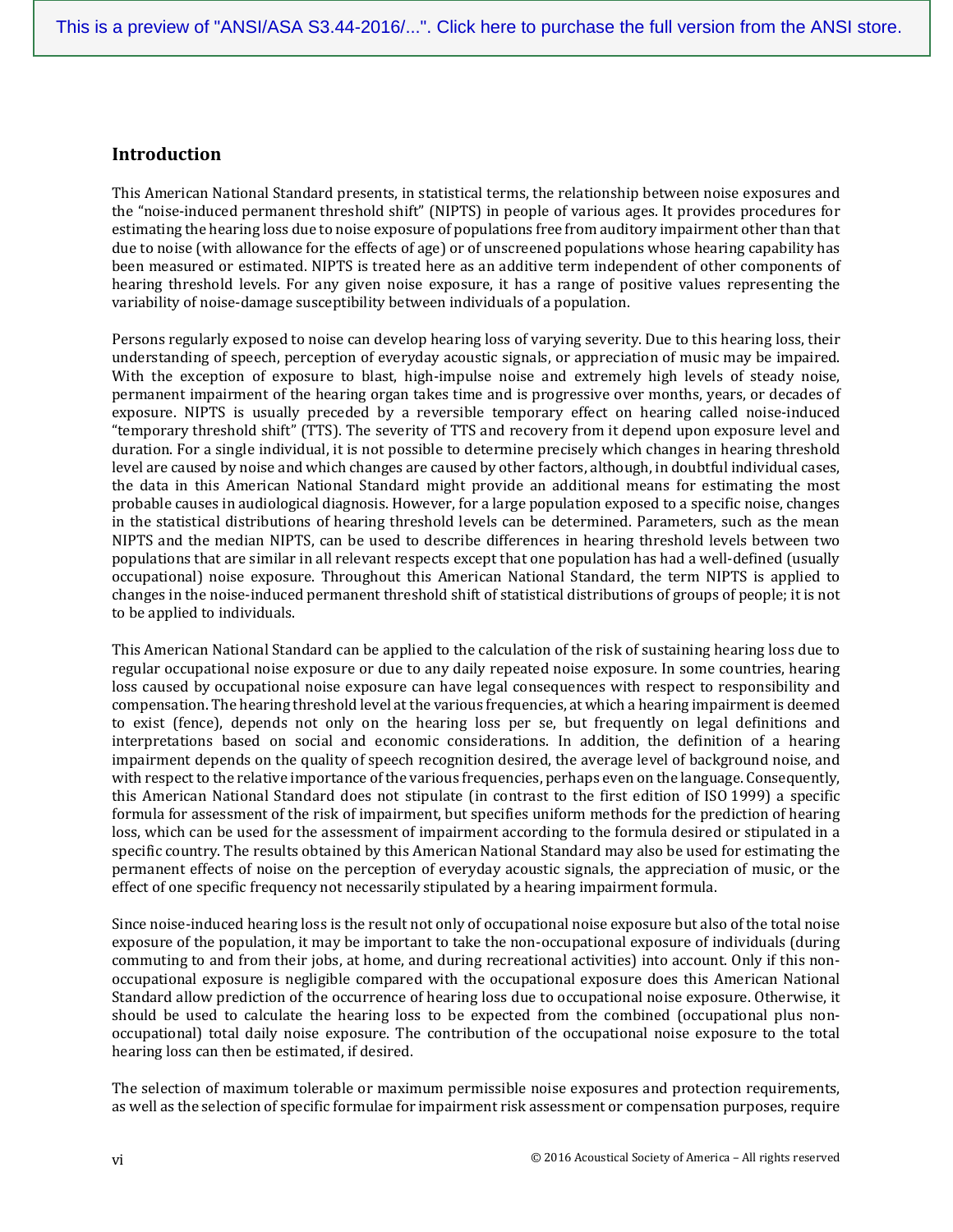consideration of ethical, social, economic, and political factors not amenable to international standardization. Individual countries differ in their interpretation of these factors and these factors are therefore considered outside the scope of this American National Standard.

For reasons given above, this American National Standard, by itself, does not comprise a complete guide for risk assessment and protection requirements, and for practical use, it has to be complemented by national standards or codes of practice delineating the factors which are here left open.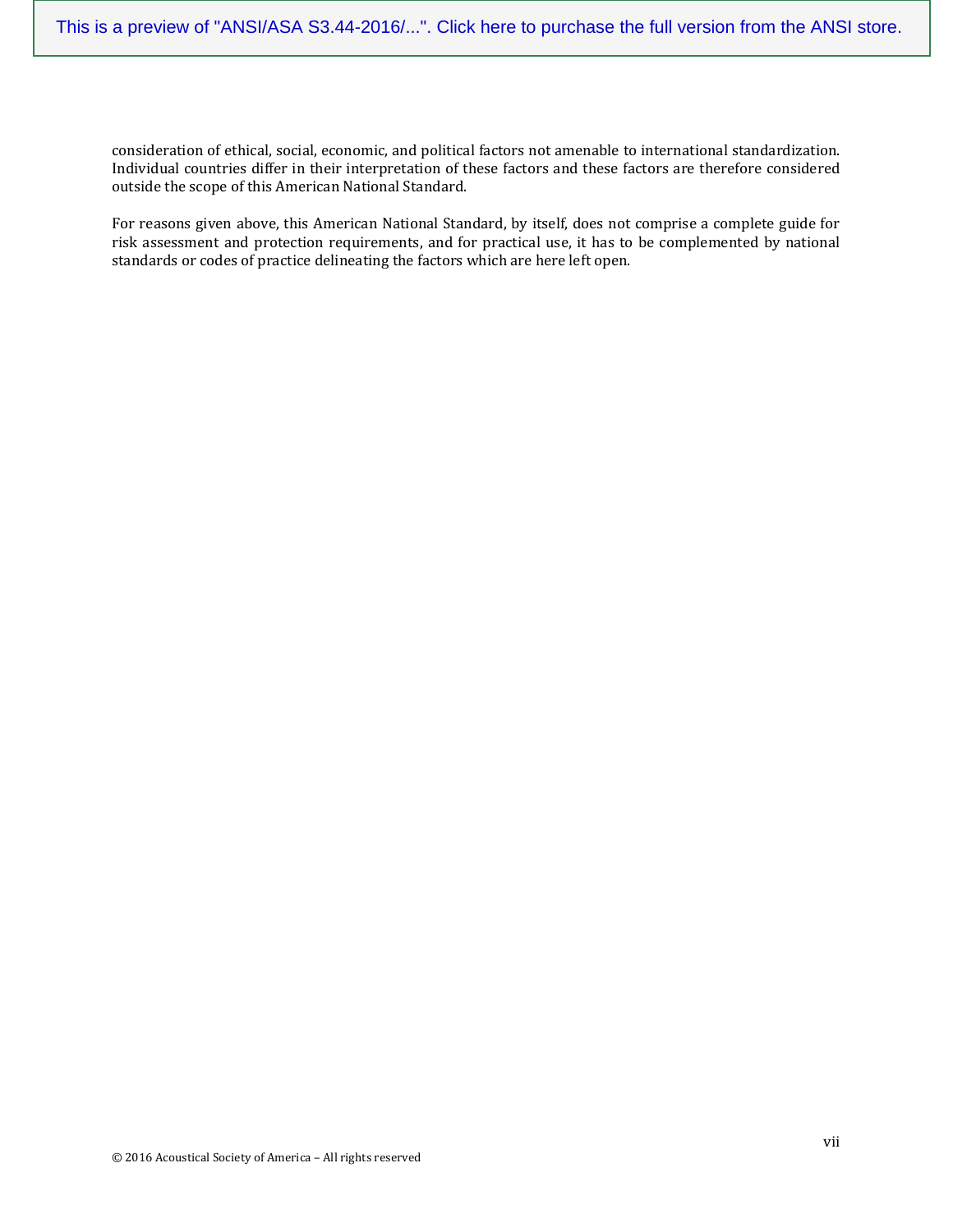[This is a preview of "ANSI/ASA S3.44-2016/...". Click here to purchase the full version from the ANSI store.](https://webstore.ansi.org/Standards/ASA/ANSIASAS3442016PartISO19992013?source=preview)